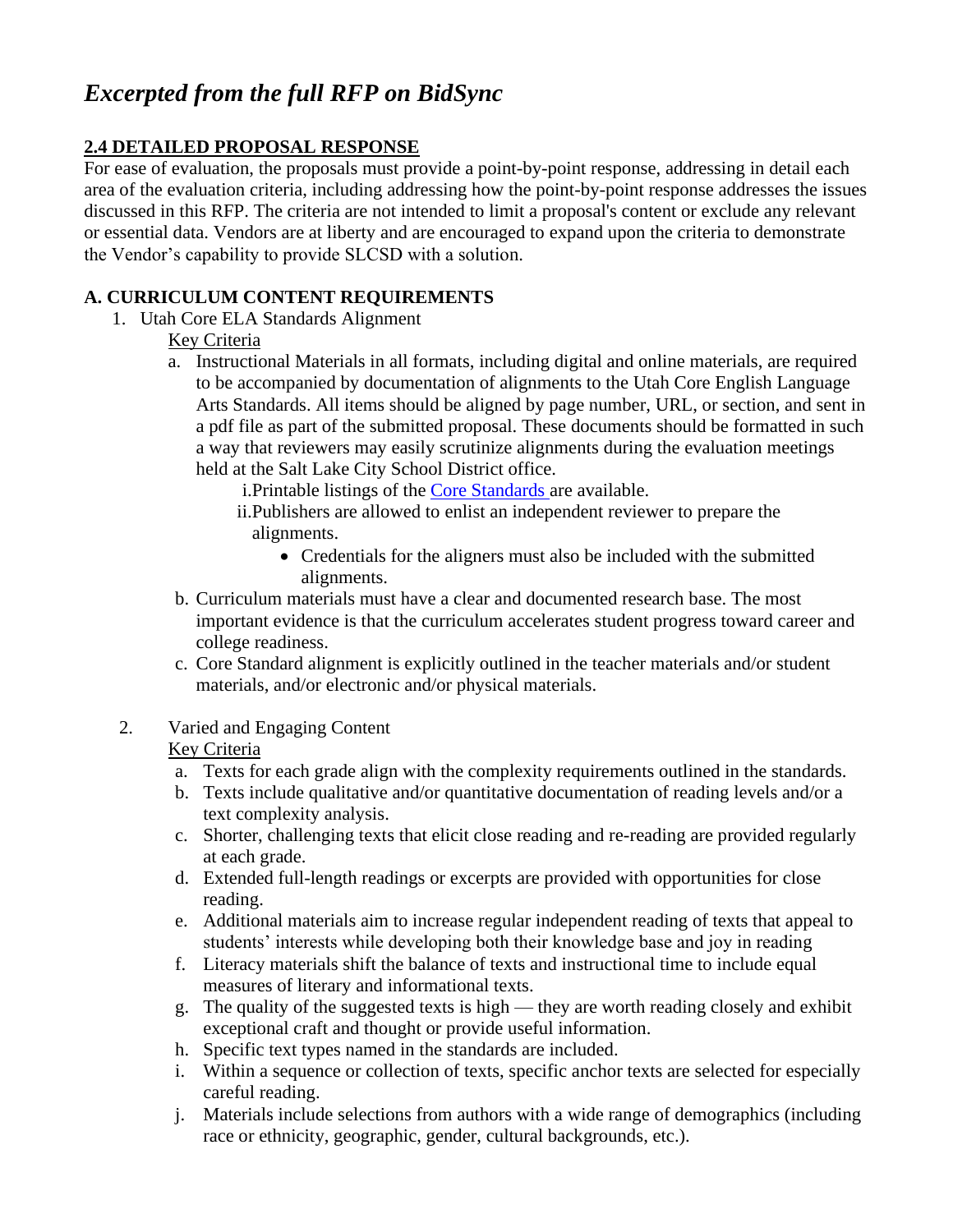- k. Materials should be culturally fortifying and sustaining.
- l. Materials are free from bias in their portrayal of ethnic groups, gender, age, disabilities, cultures, religion, etc. and contain accommodations for multiple learning styles, students with exceptionalities, English Language Learners, and cultural differences.
- 3. Age/Grade Appropriate Reading and Writing Skills

- a. A majority of tasks and questions are text dependent.
- b. High-quality sequences of text-dependent questions elicit sustained attention to the specifics of the text and their impact.
- c. Questions and tasks require the use of textual evidence, including supporting valid inferences from the text.
- d. Instructional design cultivates student interest and engagement in reading rich texts carefully.
- e. Materials provide opportunities for students to build knowledge through close reading of specific texts.
- f. Questions and tasks attend to analyzing the arguments and information at the heart of informational text.
- g. Scaffolds enable all students to experience rather than avoid the complexity of the text.
- h. Reading strategies support comprehension of specific texts and focus on building knowledge and insight.
- i. Design for whole-group, small-group, and individual instruction cultivates student responsibility and independence.
- j. Questions and tasks require careful comprehension of the text before asking for further evaluation or interpretation.
- k. Materials make the text the focus of instruction by avoiding features that distract from the text.
- l. Materials regularly and systematically offer assessment opportunities that genuinely measure progress on reading comprehension and writing proficiency as well as on mastery of grade level standards.
- m. Materials help teachers plan substantive academic discussions.
- n. Questions and tasks promote 21st-Century skills (i.e., critical thinking, problem solving, creativity and innovation, collaboration, communication, self-direction, visual learning, information literacy, and global and cultural awareness) as learning standards for all students across all levels.
- o. Materials regularly and systematically build in the time, resources, and suggestions required for adapting instruction to allow teachers to guide all students to meet gradelevel standards (e.g., alternative teaching approaches, pacing, instructional delivery options, suggestions for addressing common student difficulties, remediation strategies).
- 4. Development of Academic Language Key Criteria
	- a. Materials focus on academic language prevalent in the discipline and complex texts during reading, writing, listening, and speaking instruction.
	- b. Vocabulary is addressed in materials to support students' comprehension of texts and tasks.
	- c. Materials help teachers plan substantive and accessible academic discussions.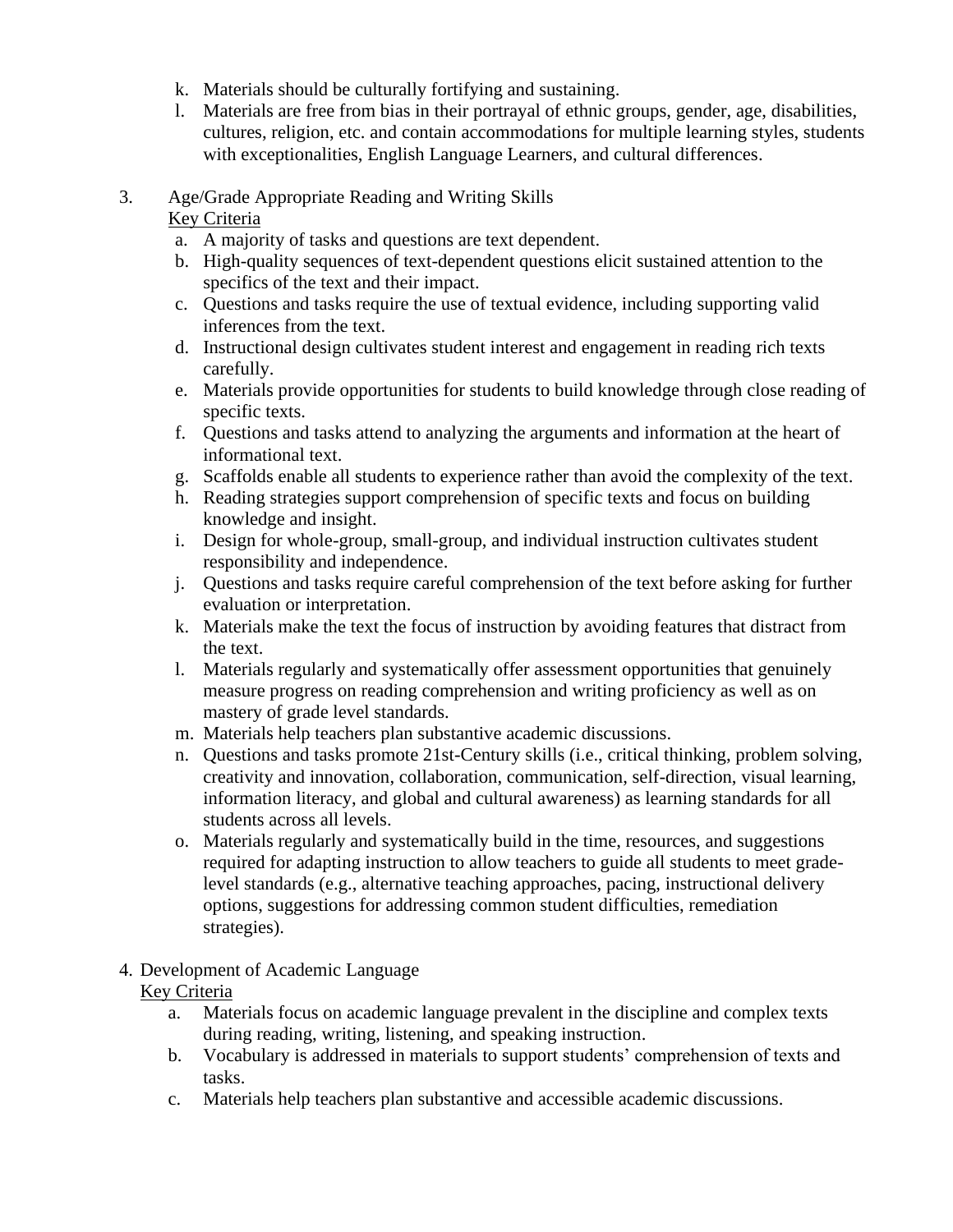- 5. Culturally fortifying and sustaining texts, assignments, and assessments Key Criteria
	- a. Materials must demonstrate an understanding and appreciation of different cultures and lived experiences
	- b. Materials must be inclusive of diverse viewpoints, authors, and experiences.
- 6. Pedagogically and Scientifically Approaches to Writing to Sources and Research Key Criteria
	- a. Text-dependent writing is a featured task.
	- b. Materials focus on informative, narrative, and argumentative writing.
	- c. Materials make it clear that student writing should be responsive to the needs of the audience and the particulars of the text in question.
	- d. Materials help teachers plan substantive and accessible academic writing opportunities.
	- e. Students are given extensive practice with short, focused research projects.
	- f. Materials embrace the most significant grammar and language conventions.
- 7. Multi-Language Learners

- a. Materials should be designed to provide thoughtful supports/scaffolds to support MLL students in accessing the Utah Core ELA Standards.
- b. Materials regularly provide all MLL students with extensive opportunities to work with and meet grade-level standards.
- c. Materials should offer the resources necessary for supporting students who are developing knowledge of high-frequency words.
- d. Materials should make it possible for students to learn the words' meanings on their own, providing such resources as student-friendly definitions for high-frequency words whose meanings cannot be inferred from the context.
- 8. Content Support for Intervention and Extension Key Criteria
	- a. All students, including those who are reading and writing below grade level, have extensive opportunities to engage in complex, grade-level readings and writing opportunities.
	- b. Materials regularly provide all students with extensive opportunities to work with and meet grade-level standards, including students who need additional support to access the work of the grade.
	- c. Supports are provided for students who need additional support in accessing grade-level content.
	- d. Extensions and enrichment opportunities are outlined to provide depth and complexity to students who need additional challenges to remain engaged.

## **B. ASSESSMENT MATERIALS**

- 1. Assessment Alignment to Core Standards and Objectives Key Criteria
	- a. Assessment tools include formative and summative assessment options
	- b. Assessments demonstrate knowledge of the topic and skills aligned to appropriate standards for the unit of study.
	- c. Assessments include incremental opportunities to check for understanding, and/or progress monitoring, and/or use guiding questions to assess student learning.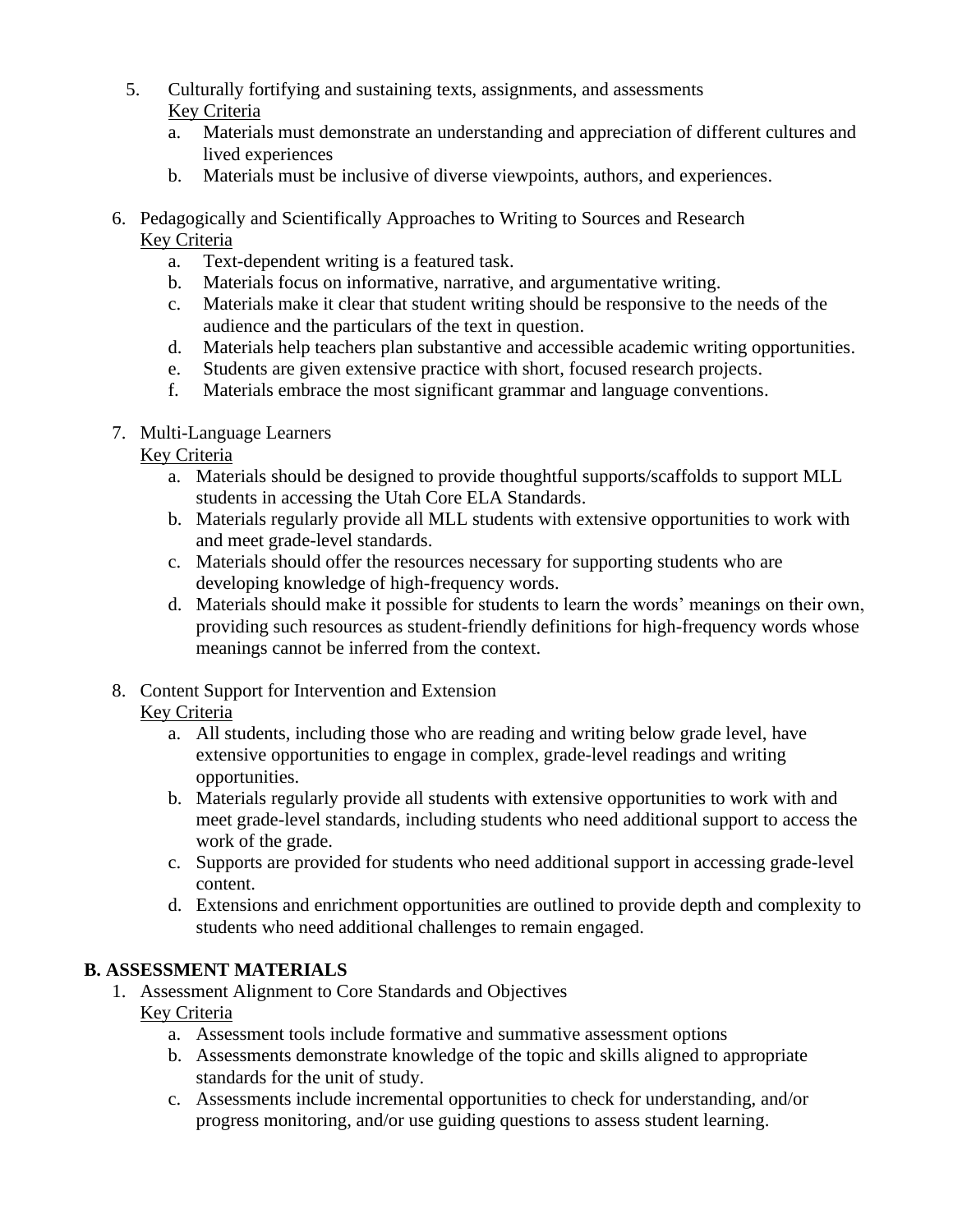- d. Assessments are varied to allow students opportunities to show growth and learning in individualized ways (including performance assessments, speaking tasks, writing tasks, etc.).
- 2. Materials include success criteria that measures students' growth toward proficiency (e.g. rubrics, models, exemplars, etc.).

- a. Tools for success criteria are student-friendly and can be used for self-assessment and for teacher feedback for growth.
- b. Assessment materials can be diversified to meet teachers' learning goals.
- c. Assessment tools can be modified to meet students' individual learning needs.
- d. Resources include editable question banks (preferred direct integration to Canvas).
- e. Assessment materials include multiple iterations to allow for pre- and post-testing or retesting.
- 3. Teacher supports for building assessments can be individualized.

## Key Criteria

a. Teacher supports for creating assessment, including editable question banks (preferred direct integration to Canvas), are provided.

## **C. ANCILLARY MATERIALS**

1. Usability of Teacher Materials

## Key Criteria

- a. All materials are user-friendly and compatible with core materials.
- b. Materials are aligned to the unit, and/or core standards, and/or grade level.
- c. Additional materials and/or teacher supports, can be purchased individually and as needed, to reduce waste.
- 2. Usability of Student Materials

## Key Criteria

- a. All materials are user-friendly and compatible with core materials.
- b. Student materials can be modified to differentiate instruction.
- c. Materials are aligned to the unit, and/or core standards, and/or grade level.
- d. Materials are academically appropriate and culturally diverse and sensitive.
- e. Additional materials, such as novels or other student supports, can be purchased individually and as needed, to reduce waste.

## **D. TECHNOLOGY/DIGITAL RESOURCES/TOOLS AND MATERIALS REQUIREMENTS**

1. Program Usability

- a. Teacher editions and materials enhance the learning process
- b. Materials are ADA compliant, including text reader capability
- c. User-friendly access and navigation for all users.
- d. Ability for the district digital administrator and/or building administrator and class teacher to manipulate the curriculum offered.
- e. Materials and digital resources/tools are compatible with the Salt Lake City School District's student information systems: Microsoft 365, Canvas, Clever SSO, and/or Power School.
- f. Digital resources/tools are web-based and device agnostic.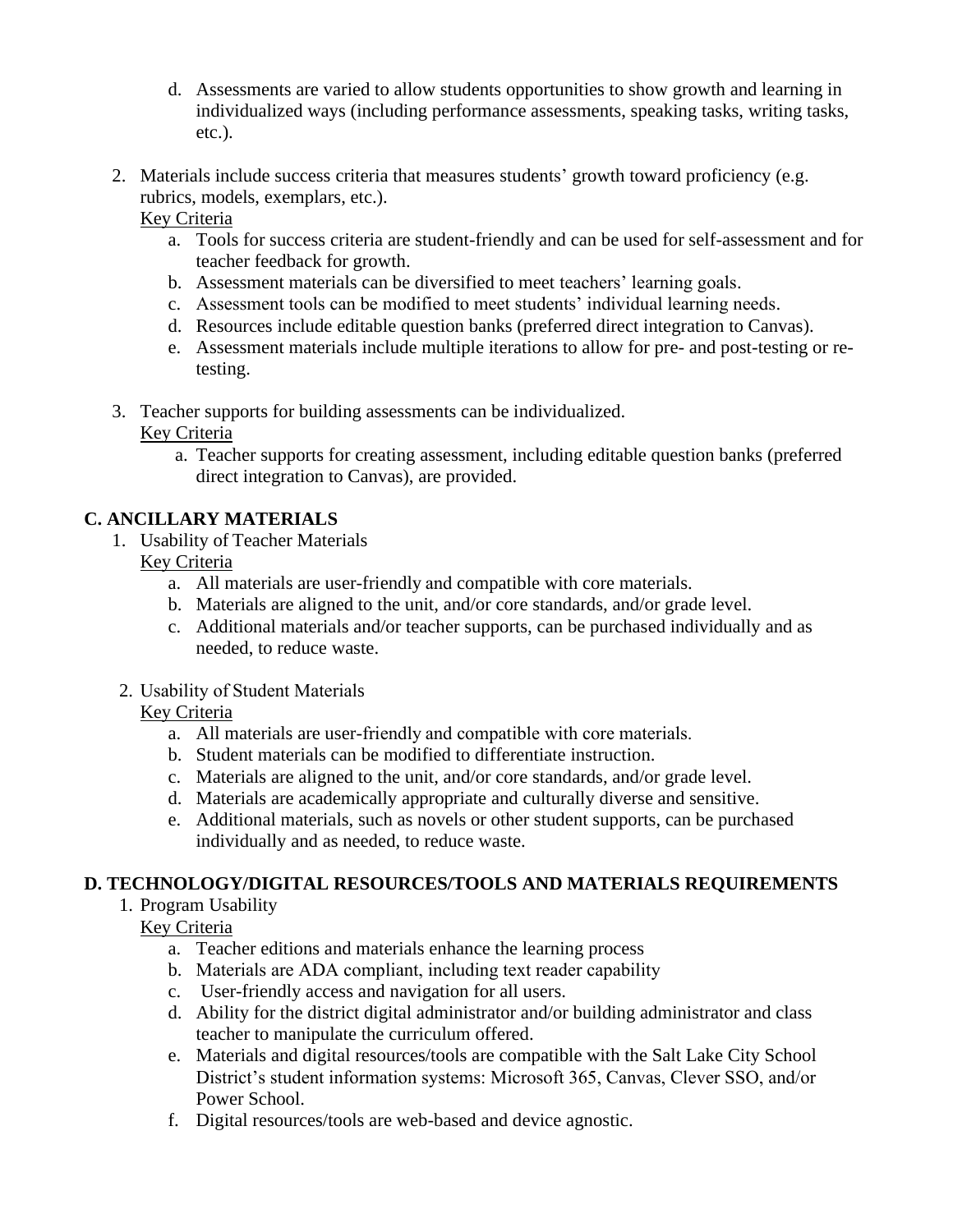- g. Online materials include content that can be uploaded or downloaded for instructional use.
- h. Includes PDFs of texts and materials that are editable for individualization.
- 2. Audio/Visual resources provide enhanced learning opportunities and understanding Key Criteria
	- a. Digital materials are consistent with Utah ELA Core Standards and grade levels.
	- b. Units incorporate multimedia resources to engage students in learning and provide authentic voices and varied perspective.
	- c. Digital tools regularly and systematically offer assessment opportunities that genuinely measure progress on reading comprehension and writing proficiency as well as on mastery of grade level standards.
	- d. Digital curriculum can be adjusted to provide personalized learning opportunities.
- 3. ELA and Literacy Digital Curricula are appropriate and meaningful  Key Criteria
	- a. Visual representation of student, class and program progress that is easily accessible and informative to all parties.
	- b. Robust and dynamic selection of relevant digital resources available.
	- c. Engage students in meaningful learning experiences using innovative and exciting online content and visual representations.
	- d. Enhance and/or extend classroom instructional practices.
	- e. Provide access to individualized, applicable, and cost-effective curricular materials using vast stores of available digital content.
	- f. Digital Resources/tools promote 21st-Century skills (i.e., critical thinking, problem solving, creativity and innovation, collaboration, communication, self-direction, visual learning, information literacy, and global and cultural awareness) as learning standards for all students across all levels.
- 4. Physical Qualities

- a. If printed materials are included, binding, pages, covers, etc., will last for the life of the curriculum, generally seven years (as appropriate)
- b. Print size and format is appropriate for the intended secondary grade level
- c. Pictures, tables, and graphics exist and are representative and inclusive of diverse students
- d. Includes table of contents, glossaries, & index
- e. Online materials include content that can be uploaded
- f. Includes PDFs of texts and materials that are editable for individualization

## **E. PROFESSIONAL SERVICE REQUIREMENTS**

- 1. Training, Service and Support
	- Key Criteria
		- a. Agency has knowledgeable and capable curriculum deployment/implementation specialists who will guide our district employees through the implementation process.
		- b. Agency's customer support is available 24/7 via phone, email, or online support portal with a guaranteed response of one business day after receiving notice of issue.
		- c. Agency offers initial on-site training, training of trainers, and refresher trainings as necessary.
		- d. Agency makes the following information available: